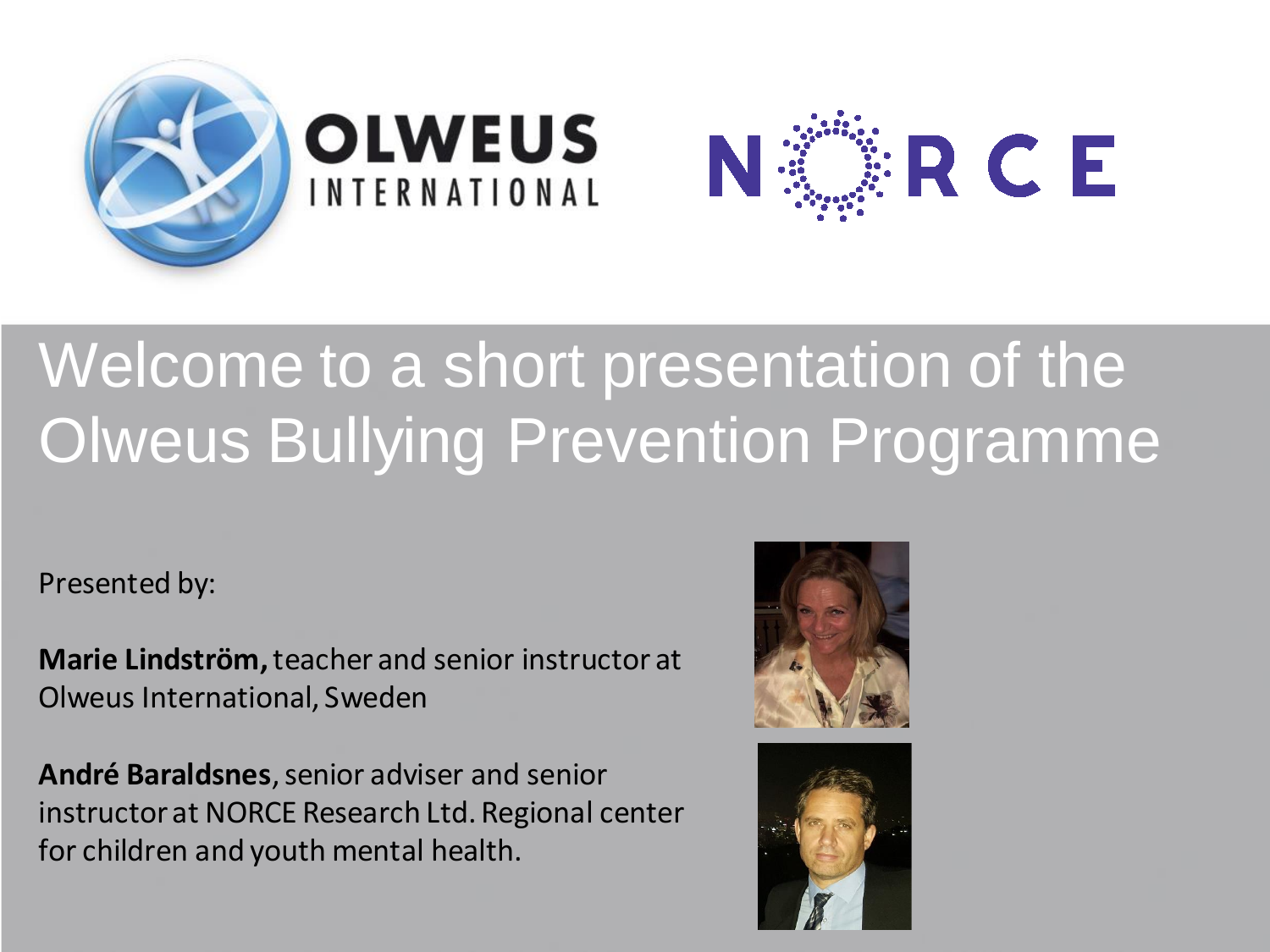### Dan Olweus

1931-2020 Family man, Research Professor and founder of School Bullying research and jazz pianist

### **Ground braking book:**

*Bullying at School: What We Know and What We Can Do (1982, 1993, 25 languages)*

#### **OBPP in active use:**

USA, Mexico, Lithuania, Sweden, Norway, Germany and Iceland

#### **Honors and awards:**

- $\checkmark$  Outstanding aggression research, ISRA 1976 Bringing courage to the discouraged, Crazy Horse 2000
- $\checkmark$  Achievements to promote public health in the Nordic countries, Nordic Minister Counsil, 2002
- $\checkmark$  Distinguished Contributions to Public Policy for Children by the Society for Research in Child Development (SRCD) 2003
- $\checkmark$  Distinguished Contributions to the International Advancement of Psychology (2011) APA
- Distinguished Contributions to Research in Public Policy (2012).APA

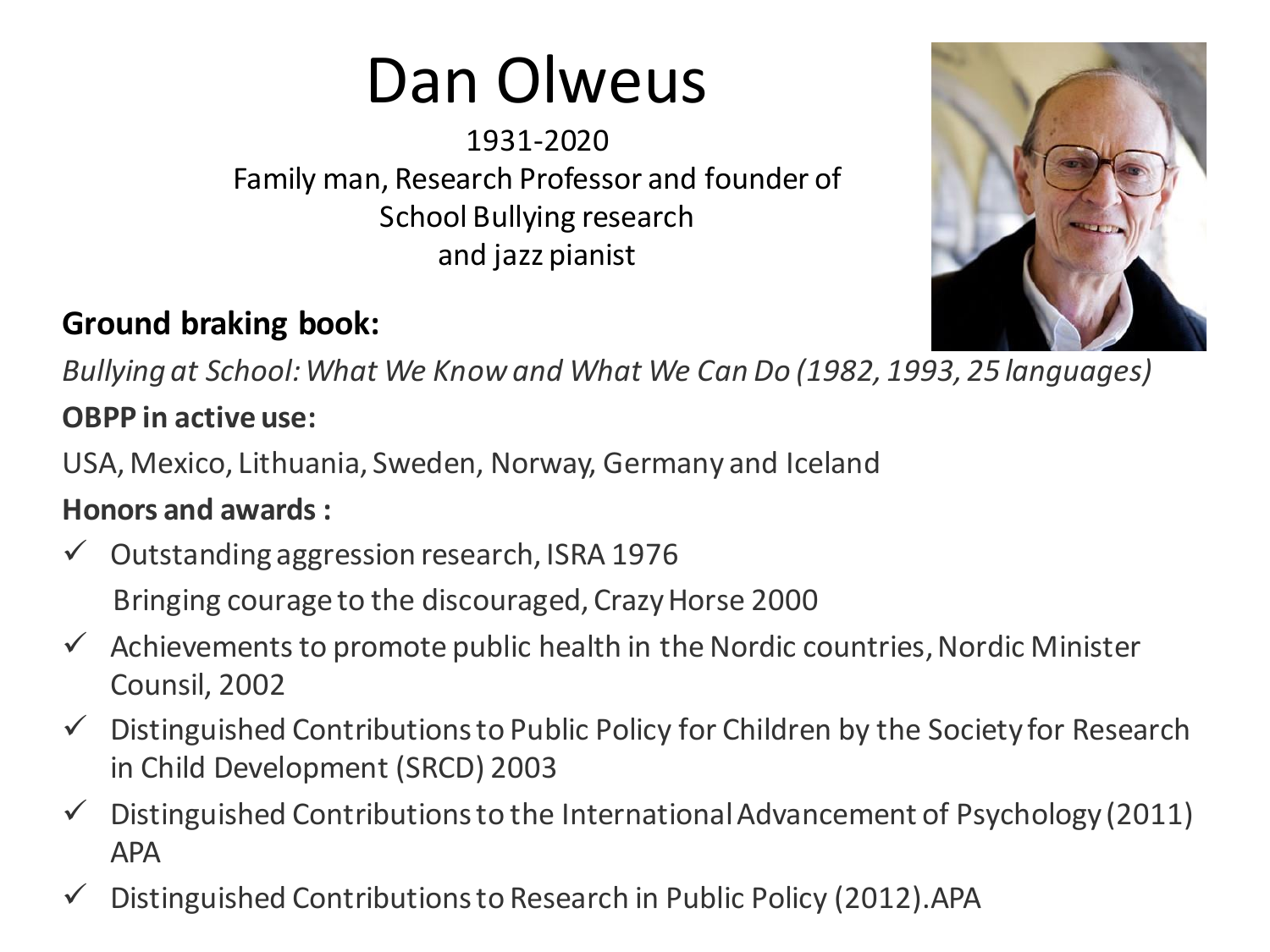# Theoretical background and effects

- The Olweus program is based on an **ecological model**. (ref. Bronfenbrenner 1979)
- Central among these are **individual factors, family factors, school factors and general societal factors.**
- The basic research and development of the program is based on a number of different theoretical perspectives.
- $\checkmark$  General theory of aggressive and antisocial behaviour.
- $\checkmark$  General developmental psychology.
- $\checkmark$  Criminology.
- «Authoritative parenting / discipline«.
- Social-cognitive learning theory.
- Theory of power.
- $\checkmark$  Group psychology and implementation theory.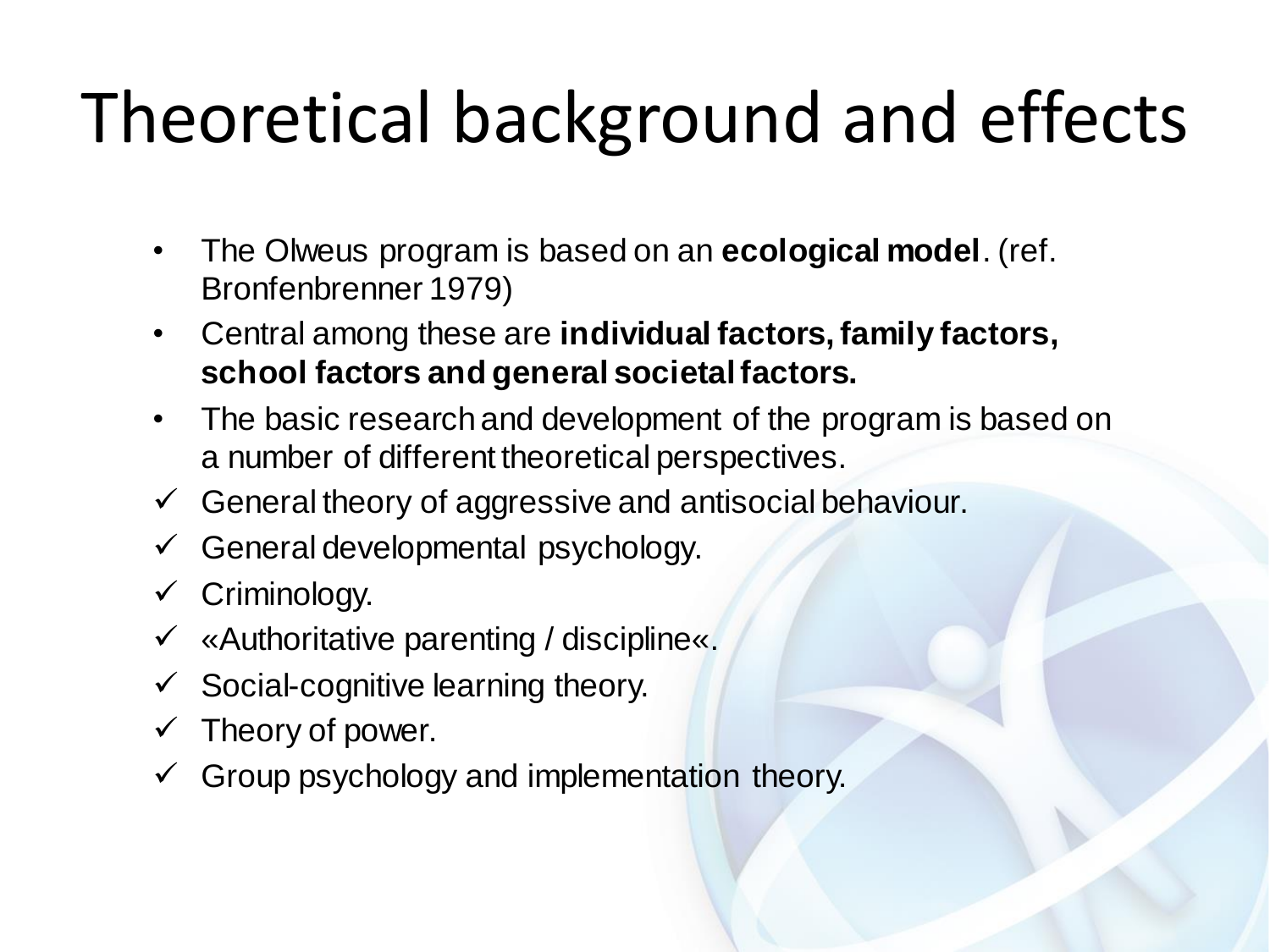Typical reduction of being bullied;  $T1 - T2$ , Primary schools : 30-50 % (Ttofi & Farrington, 2009; Gaffney, Farrington & Ttofi, 2019).

The results from several metaanalyses indicate that the Olweus program is among the programs with the greatest effect.

The effect has been particularly great in Norway, where the relative reduction in being bullied varies from approx. 30 to 50 percent one year after the introduction of the program in primary school.

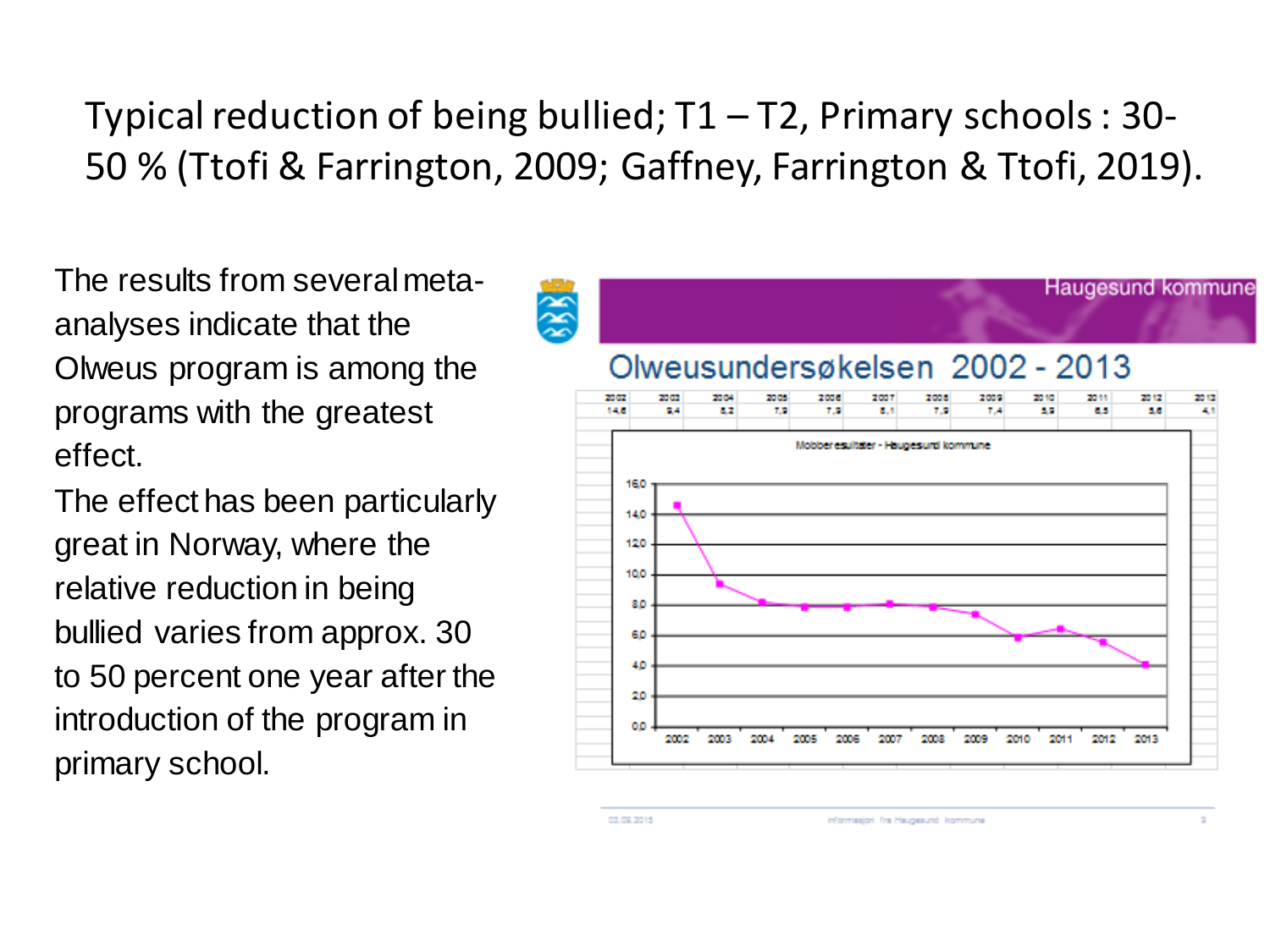### The Olweus program

### *"Restructuring of the existing social environment"*

Based on a limited set of principles, creating a social environment characterized by:

- **Warmth and positive involvement from adults**
- **Firm limits on unacceptable behaviour**
- **Consistent application of non-punitive, non-physical sanctions on rule violations**
- **Adults act as authorities and positive role models**

Measures based on these principles applied at school, class, and individual levels and ideally, at home.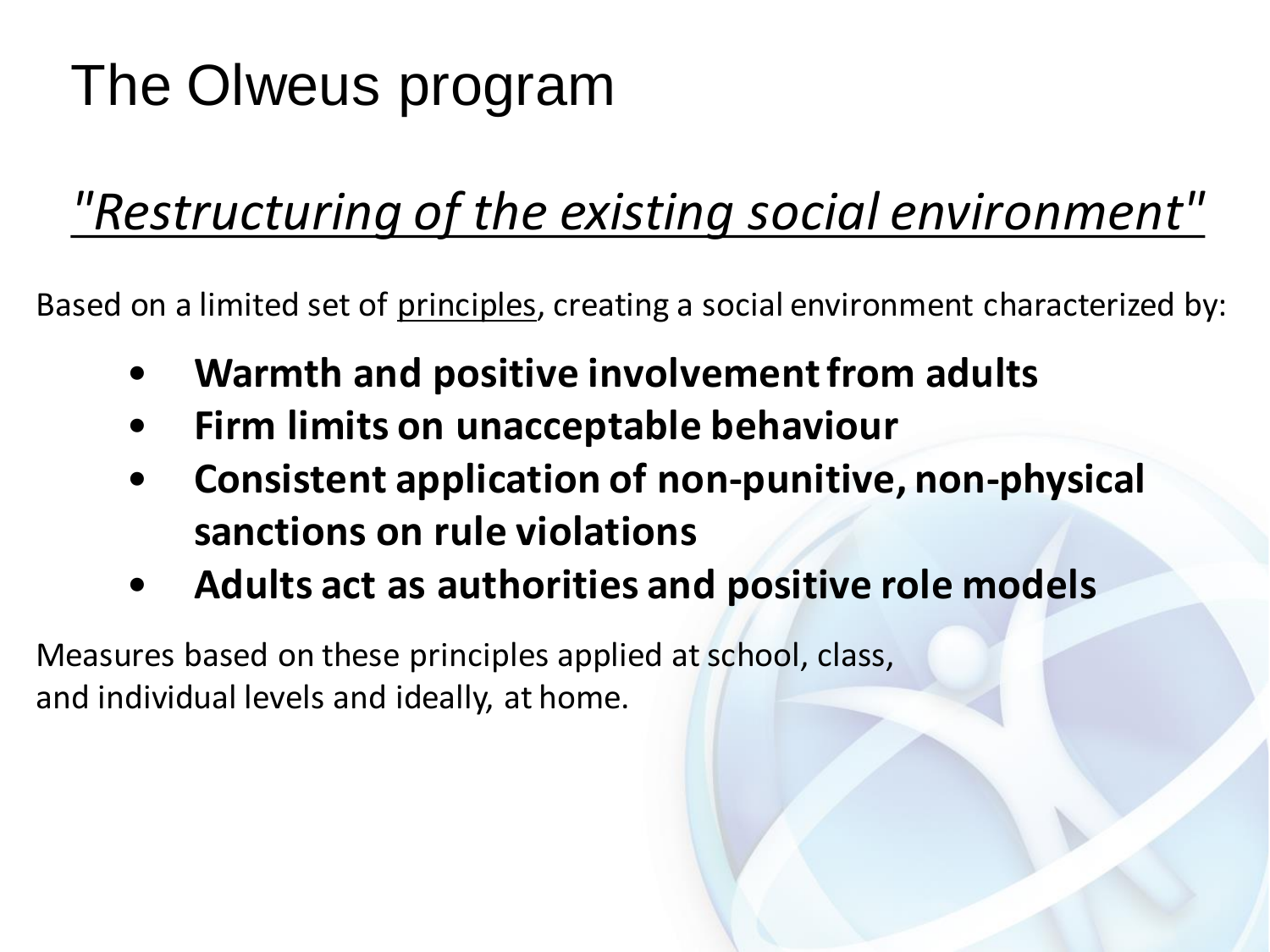#### **Measures at the school level**

- Study- and Supervision Groups
- Bullying Prevention Coordinating Committee
- Effective adult supervision during recess and lunch time
- Student survey about bullying
- School conference day and other cultural activities

#### **Measures at the class level**

- Class meetings with students
- Class rules against bullying
- Meetings with parents of the class

#### **Measures at individual level**

- Competent staff observing and willing to intervene when unacceptable behavior occurs
- Use of school approved sanction ladder when repeated bullying
- Serious talks with bullies and exposed students
- Serious talks with parents of involved students
- Effective follow-up until bullying stops

### The core program

*Awareness and involvement on the part of the adults in the school*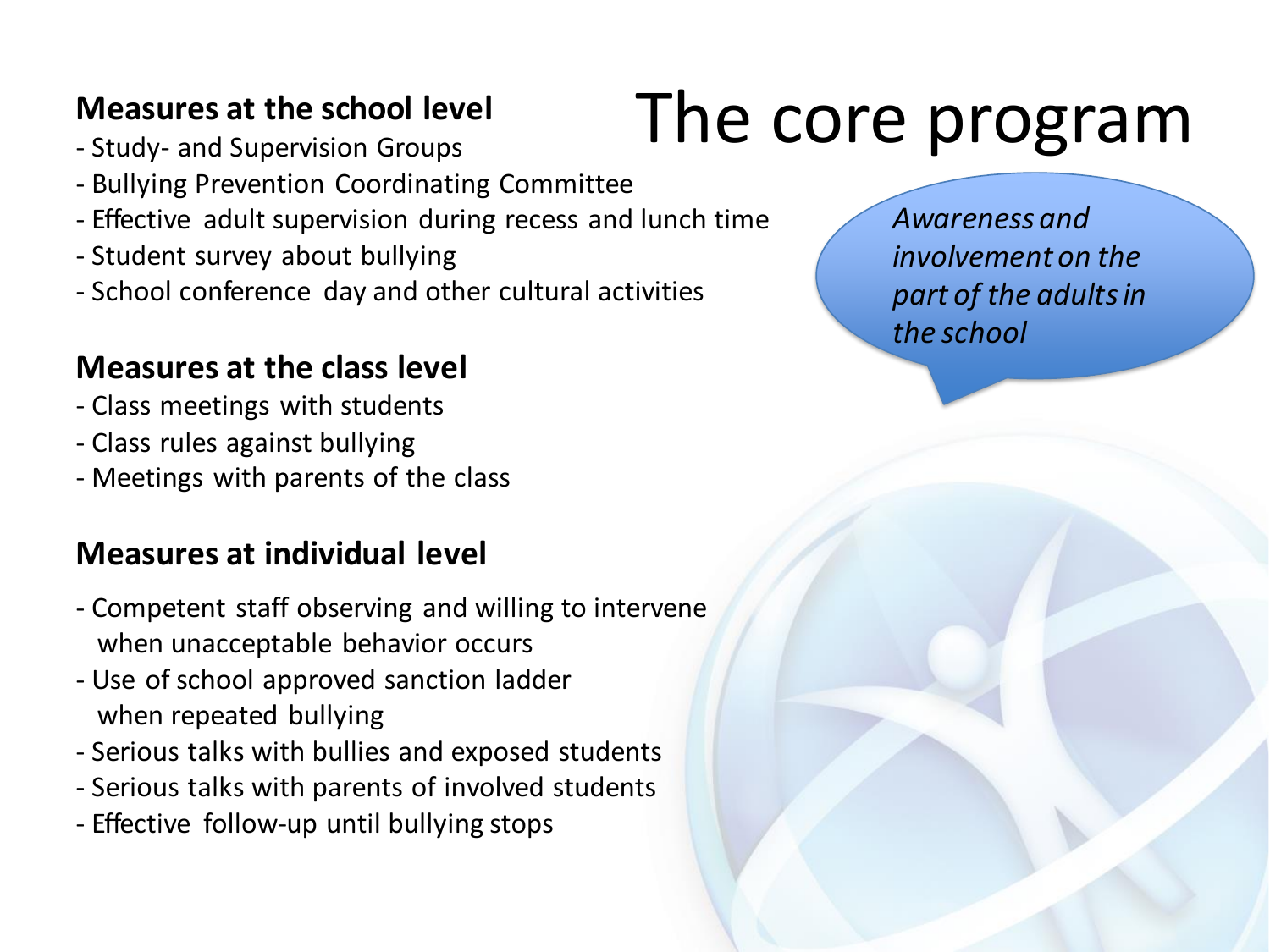Changes you can expect when the program succeeds in your school *The staff getsmore* 

*energyback than they put into the implementationwork*

- Less bullying and unacceptable behaviour
- Reducing antisocial behaviour
- Safer, calmer students with more mental energy for positive activities and learning
- More calm and focused classes with less disturbances and less need for teachers to handle problem behaviour
- Improving social climate in classrooms
- Teachers regarded as authorities based on open, understandable, humanistic principles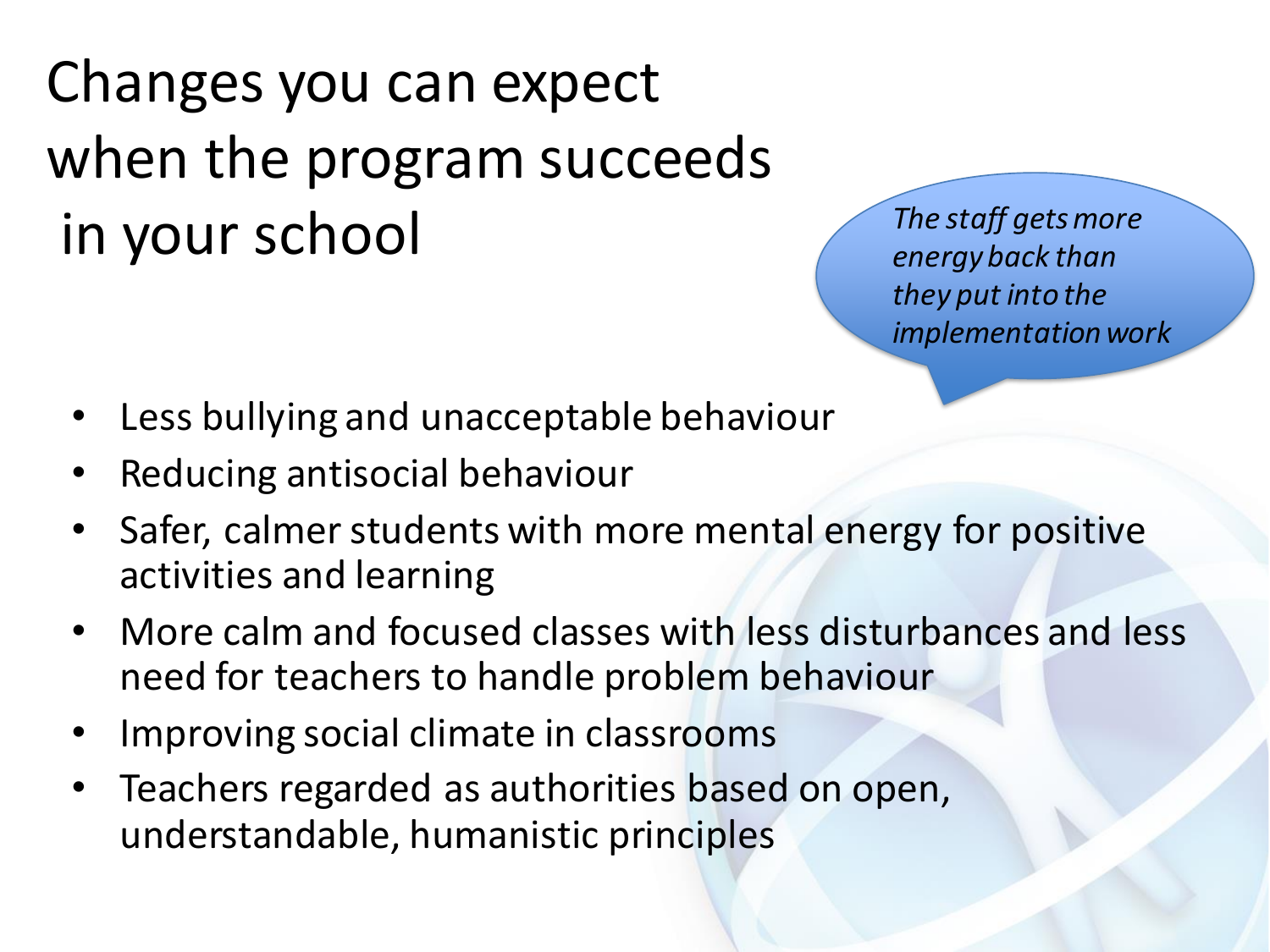### The relationship with parents, the authorities and the media schools today are facing

and increasing amount of demands about quality of education

- The Olweus program is a high quality working model to improve safety and the quality of the school experience for all students
- Presenting information about the program, activities and survey results to the parents, the authorities and the media secures the reputation as a high quality school
- The school can be proud of taking part in the Olweus program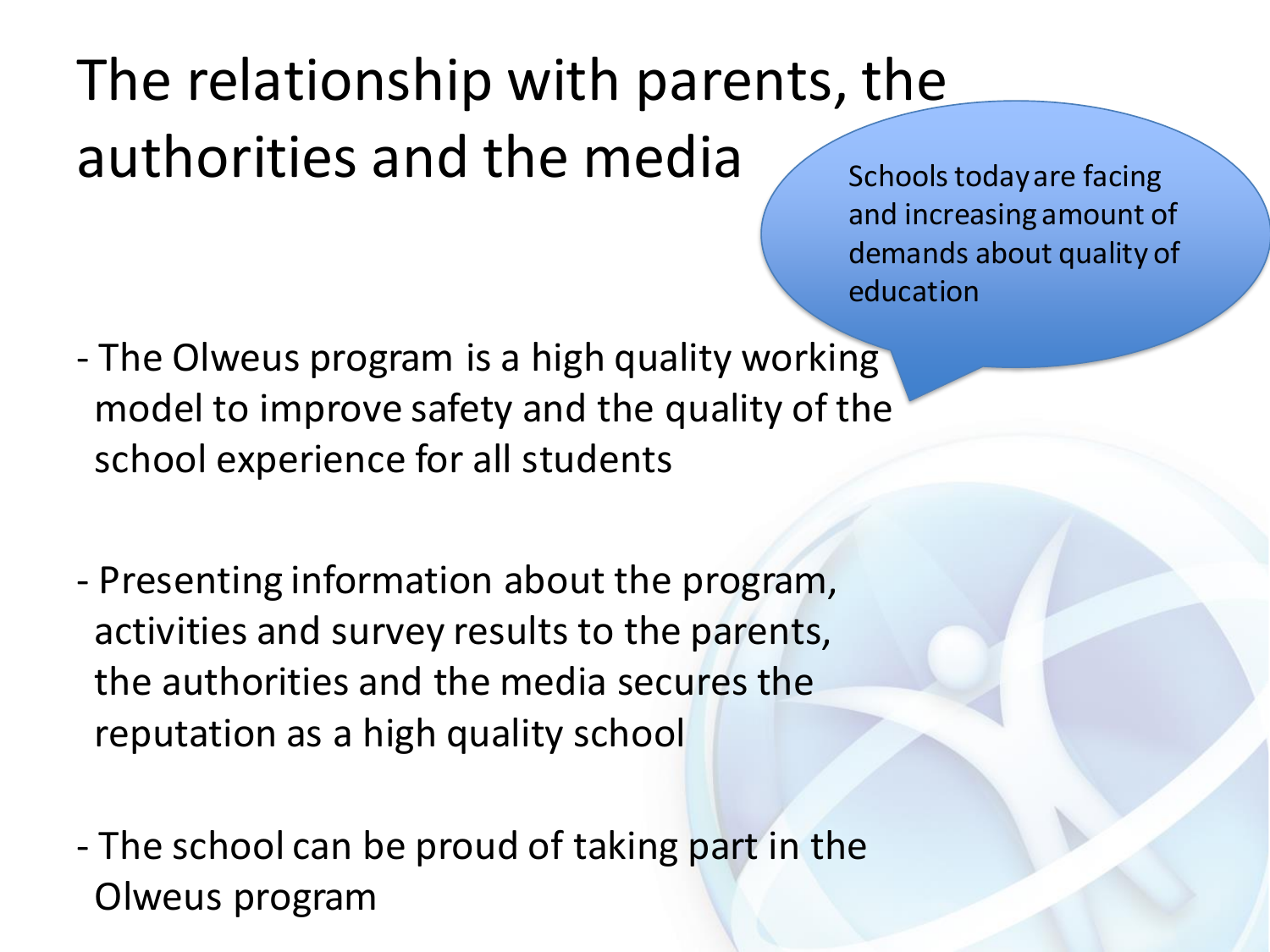Maintaining the good qualities in the years to come: Olweus Quality Assurance System

- Simple, focused monitoring techniques to maintain the high level of competence after implementation
- Practical, understandable "Olweus Standard" for the school to follow
- Certification following audit process every 2 years

**OLWEUSPROGRAMMET** 

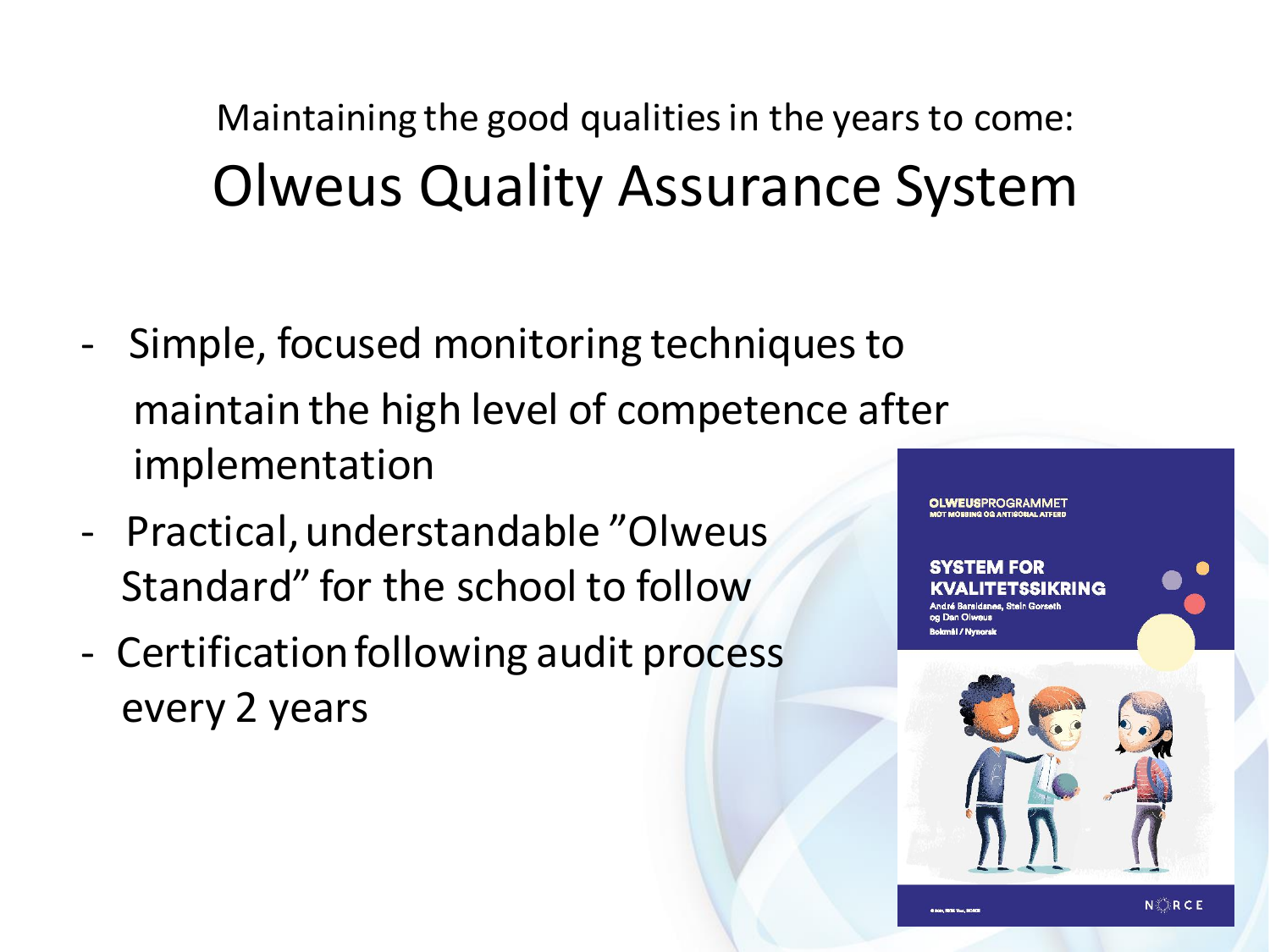### New developments

Norway, Sweden, Lithuania: The Quality Assurance System

Norway and USA: Training module for community youth organisations

Norway: The team model: Implementation model which is lead by a group consisting of members from the school, a school psychiatrist and a representative from the local health service.



#### Tar mobbing på alvor

Haraldsvang ungdomsskole er godt fornøyd med mobbekurve i nedoverbakke. I 2001 var tilstanden bekymringsfull på nedoverpakke. I 2001 folge undervisningsinspektor Anne Sveet Vaaga

**Mest lept | Includent** Kvinne knivstukket og slått med halltre Steinblokker raste ut og stengte

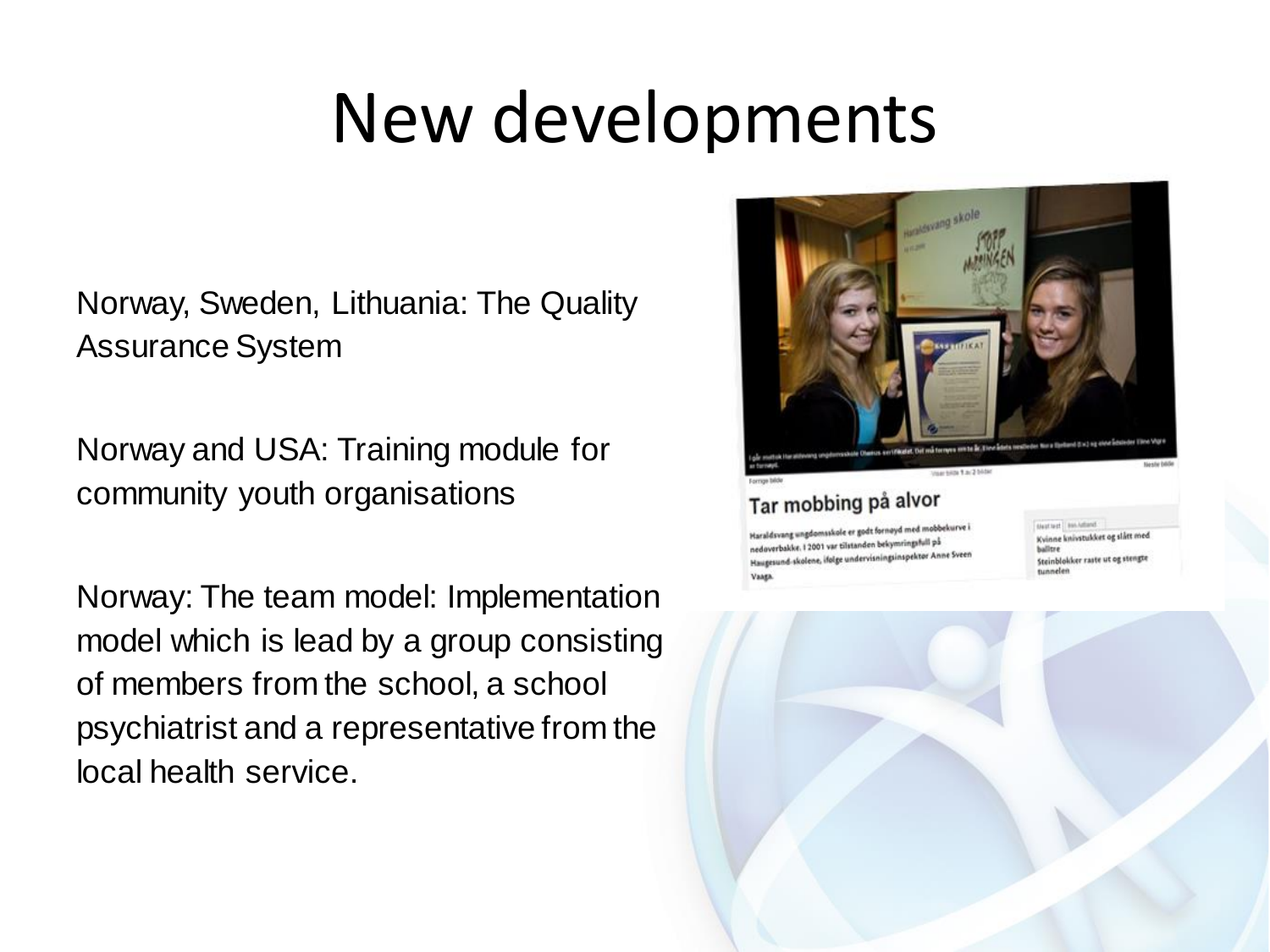# Dan Olweus contributes to the UN's fight against bullying





- 1. ) Adults must learn and teach empathy.
- 2. ) Parents, caregivers, and teachers must recognize warning signs and how to respond
- 3.) Children need to be at the heart of these issues.
- 4.) Whole school, whole community efforts must be in place.
- 5.) Develop a sound framework of policy and legislation
- 6.) Invest in research